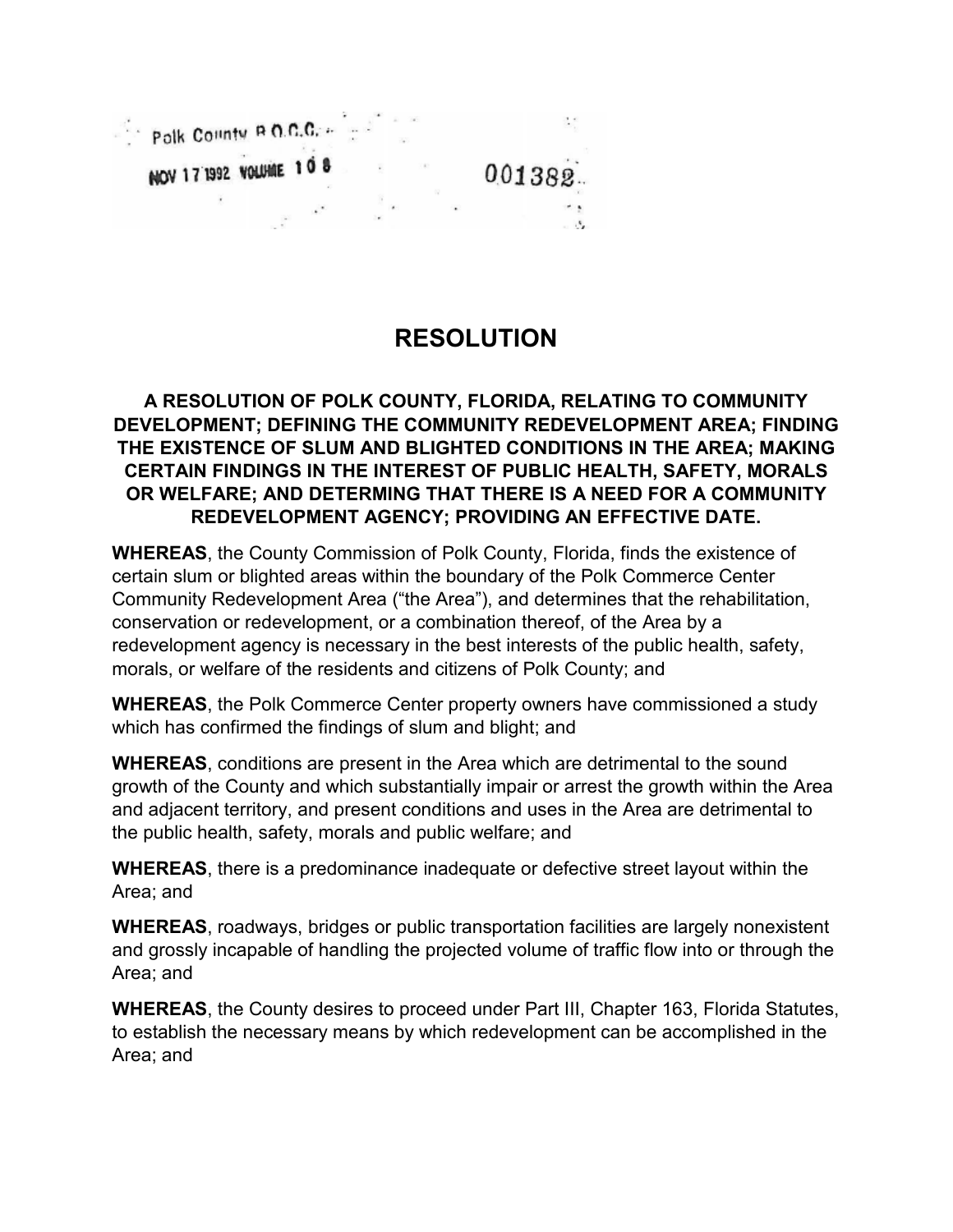001383

Polk County B.O.C.C. NOV 17 1992 VOLUME 108

**WHEREAS**, all prerequisites having been accomplished, it is now appropriate and necessary in order to proceed further that a redevelopment project be prepared.

## **NOW, THEREFORE, BE IT RESOLVED BY THE COUNTY COMMISSION:**

**SECTION ONE.** The County Commission, based upon evidence presented to it and in the public record does hereby expressly find that slum and blighted areas as defined in Section 163.340(8), Florida Statutes (1992), exist within the community redevelopment areas as defined in Section 163.340(10), Florida Statutes (1992), as described in Exhibit A, attached hereto.

**SECTION TWO.** For the purpose of this resolution and any community redevelopment project undertaken pursuant hereto, the Community Redevelopment Area shall be that area more particularly described in Exhibit A, attached hereto.

**SECTION THREE**. The County Commission does hereby expressly find that the rehabilitation, conservation or redevelopment, or a combination thereof, of the area described in Section Two is necessary in the interest of the public health, safety, morals or welfare of the residents of Polk County, Florida.

**SECTION FOUR.** The County Commission does hereby expressly find that it is necessary, appropriate, proper and timely that a Community Redevelopment Agency be created to carry out the community redevelopment purposes of the provisions of Part III, Chapter 163, Florida Statutes, and other resolutions, ordinances and law that may be utilized to further redevelopment within the area described in Exhibit A.

**SECTION FIVE**. This resolution shall take effect immediately upon its passage.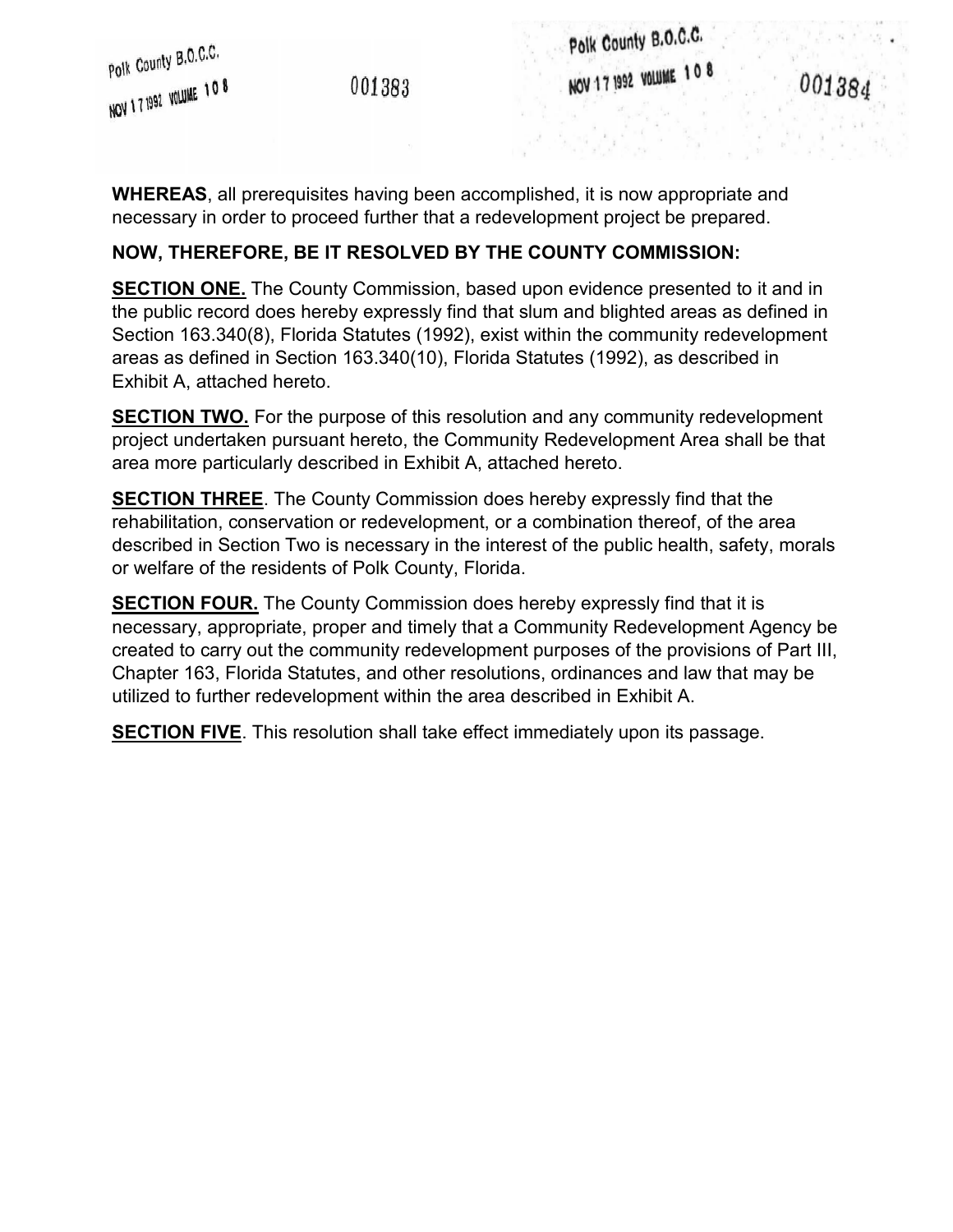Polk County B.O.C.C.

001385

NOV 17 1992 VOLUME 108

TOGETHER WITH;

THAT PART SECTION 33, TOWNSHIP 27 SOUTH, RANGE 25 EAST LYING WEST OF THE WESTERLY RIGHT-OF-WAY LINE OF THE ABANDONED SEABOARD COASTLINE RAILROAD RIGHT-OF-WAY;

TOGETHER WITH;

SECTION 5, TOWNSHIP 28 SOUTH, RANGE 25 EAST, LESS THAT PORTION LYING WITHIN THE TENORAC STATE PRESERVE AND ALSO LESS POLK COUNTY TAX PARCEL NO. 042010, BEING DESCRIBED AS FOLLOWS:

THE SOUTHEAST QUARTER OF THE SOUTHWEST QUARTER; AND THE EAST HALF OF THE NORTHEAST QUARTER OF THE SOUTHWEST QUARTER OF THE SOUTHWEST QUARTER; AND THE EAST 160 FEET OF THE EAST HALF OF THE NORTHWEST QUARTER OF THE SOUTHWEST QUARTER, LESS THE SOUTH 570.6 FEET THEREOF; AND THE SOUTH 570.6 FEET OF THE EAST HALF OF THE NORTHWEST QUARTER OF THE SOUTHWEST QUARTER, LESS THE SOUTH 525.6 FEET OF THE EAST 100 FEET THEREOF OF AFORESAID SECTION 5.

TOGETHER WITH;

THAT PART OF SECTION 6, TOWNSHIP 28 SOUTH, RANGE 25 EAST LYING WITHIN THE FOLLOWING POLK COUNTY TAX PARCELS;

PARCEL NO. 011010: THE EAST 454 FEET OF THE NORTH 495 FEET OF THE NORTHEAST QUARTER OF THE NORTHEAST QUARTER;

PARCEL 011020: THE SOUTH 495 FEET MORE OR LESS OF THE NORTH 990 FEET OF THE NORTHEAST QUARTER OF THE NORTHEAST QUARTER, LESS THE EAST 88 FEET;

PARCEL 011030: THE SOUTH QUARTER OF THE NORTHEAST QUARTER OF THE NORTHEAST QUARTER;

PARCEL 011050: THE EAST 88 FEET OF THE SOUTH HALF OF THE NORTH THREE-QUARTERS OF THE NORTHEAST QUARTER OF THE NORTHEAST QUARTER;

PARCEL 011060: THE SOUTH HALF OF THE NORTH 495 FEET OF THE NORTHEAST QUARTER OF THE NORTHEAST QUARTER, LESS THE EAST 454 FEET AND LESS THE NORTH 110 FEET OF THE WEST 396 FEET;

PARCEL 011070: THE NORTH 110 FEET OF THE WEST 396 FEET OF THE SOUTH HALF OF THE NORTH THREE-EIGHTS OF THE NORTHEAST QUARTER OF THE NORTHEAST QUARTER;